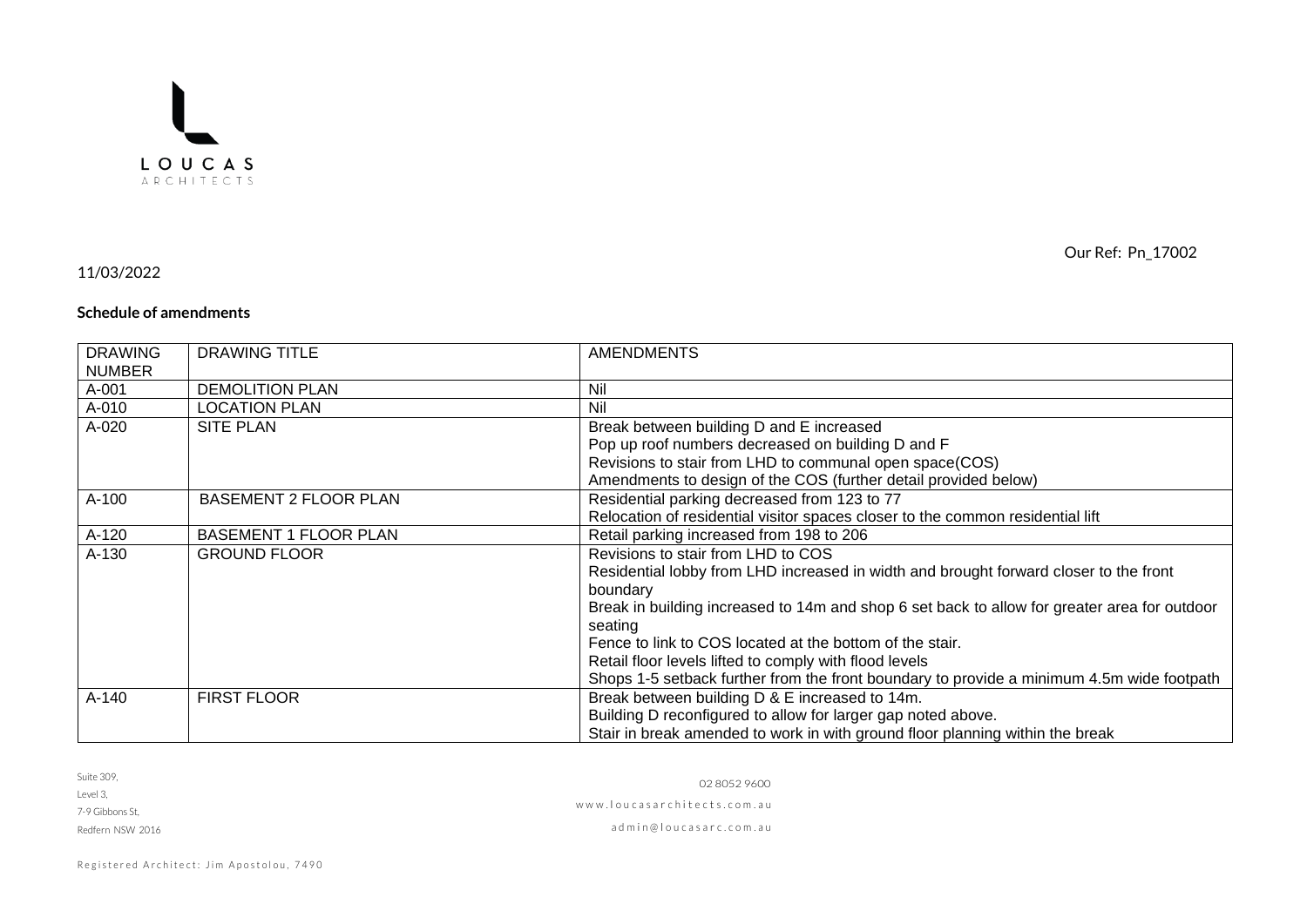|             |                                                                  | Apartments B-103 and C-103 (and above) reconfigured to push living areas forward for                     |
|-------------|------------------------------------------------------------------|----------------------------------------------------------------------------------------------------------|
|             |                                                                  | better solar access                                                                                      |
|             |                                                                  | Concierge and mailroom added off King St entrance                                                        |
|             |                                                                  | Fitness recreation zone activities amended                                                               |
|             |                                                                  | Apartment F-104 (and above)amended to increase gap between buildings E and F to 11m                      |
| A-150       | <b>SECOND FLOOR</b>                                              | Apartments E-201 and E-202 combined in to one 3 bed unit                                                 |
| A-160       | THIRD FLOOR                                                      | Gap between buildings D and E increased to 14m                                                           |
| A-170       | <b>ROOF PLAN</b>                                                 | Pop up roof numbers decreased on building D and F                                                        |
| A-175       | <b>ADAPTABLE UNITS</b>                                           | Apartment C-103 and C-203 amended                                                                        |
| A-176       | <b>ADAPTABLE UNITS</b>                                           | Sheet added to include change of unit layouts noted above                                                |
| A-180-A-191 | LARGER SCALED FLOOR PLANS                                        | Refer to notes on drawings A-120 - A-160                                                                 |
| A-192       | HEIGHT COMPLIANCE PLAN ROOF PLAN<br><b>BUILDING A, B &amp; C</b> | Diagram updated to reflect plan changes                                                                  |
| $A-200$     | <b>ELEVATION 01</b>                                              | <b>ELEVATION 1</b>                                                                                       |
|             |                                                                  | Gap between building D and E increased to 14m                                                            |
|             |                                                                  | Material changes to facade                                                                               |
|             |                                                                  | Window and balcony treatment further refined with greater vertical proportions to openings               |
|             |                                                                  | <b>ELEVATION 2</b>                                                                                       |
|             |                                                                  | Material changes to façade                                                                               |
|             |                                                                  | Gap between building E and F increased to 11m                                                            |
|             |                                                                  |                                                                                                          |
| A-210       | ELEVATION 02                                                     | <b>ELEVATION 3</b>                                                                                       |
|             |                                                                  | Material changes to façade                                                                               |
|             |                                                                  |                                                                                                          |
|             |                                                                  | <b>ELEVATION 4</b>                                                                                       |
|             |                                                                  | Louvres to first floor amended to match LHD detailing                                                    |
| A-220       | ELEVATION 03                                                     | <b>ELEVATION 5</b>                                                                                       |
|             |                                                                  | Material changes to façade                                                                               |
|             |                                                                  | Changes to plan (Apartment F-104 and above) reflected in elevation                                       |
|             |                                                                  | Reduction of pop up skylights                                                                            |
|             |                                                                  |                                                                                                          |
|             |                                                                  | <b>ELEVATION 5A</b>                                                                                      |
|             |                                                                  | Changes to elevation of building A & B to reflect plan changes (plan changes to increase<br>solar acces) |
|             |                                                                  |                                                                                                          |
|             |                                                                  |                                                                                                          |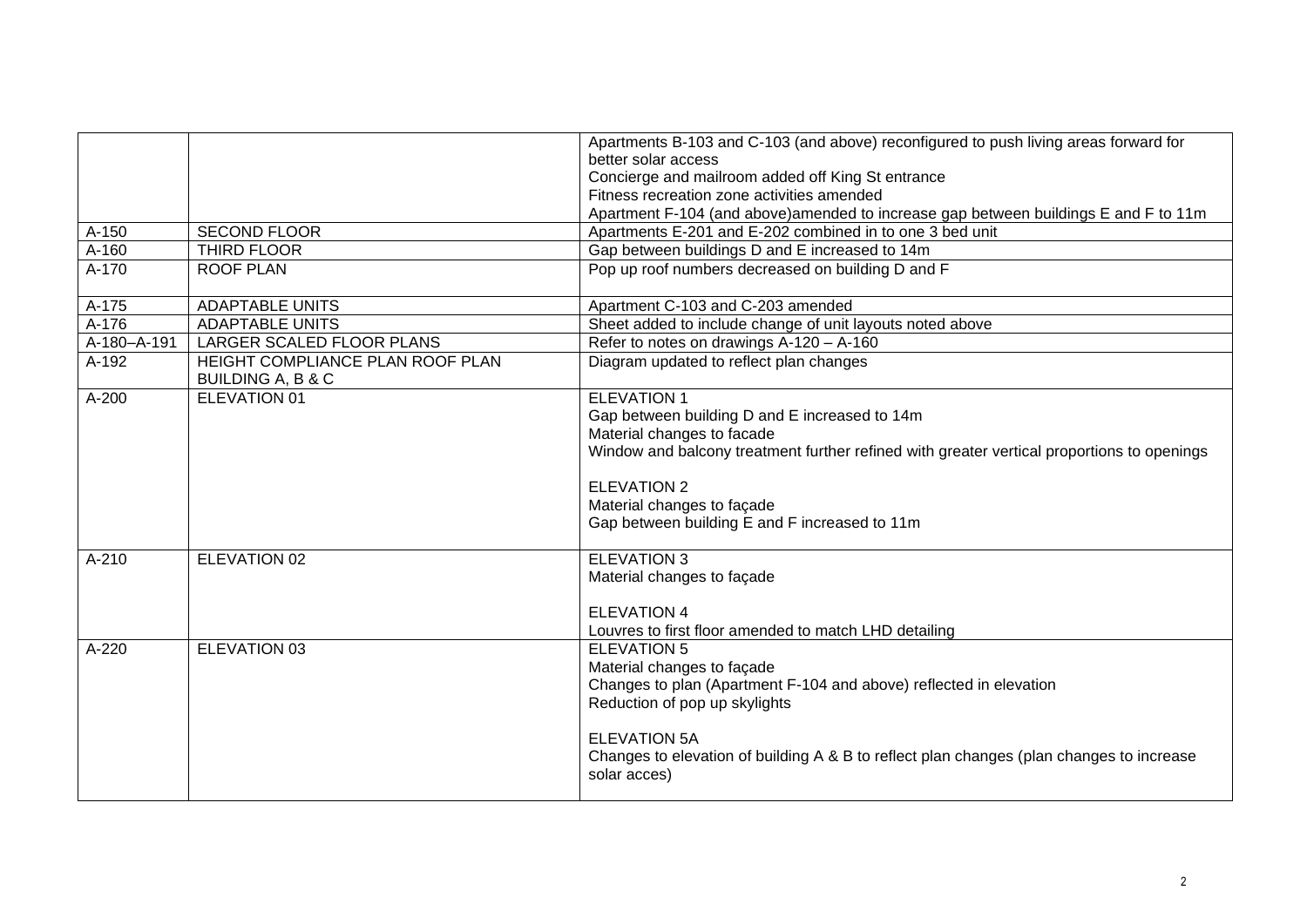|             |                                         | <b>ELEVATION 6</b>                                                        |
|-------------|-----------------------------------------|---------------------------------------------------------------------------|
|             |                                         | Gap between building D and E increased                                    |
|             |                                         | Reduction of pop up skylights                                             |
|             |                                         | <b>ELEVATION 7</b><br>Nil                                                 |
|             |                                         |                                                                           |
| A-225       | ELEVATION 04                            | <b>ELEVATION 8</b>                                                        |
|             |                                         | Nil<br><b>ELEVATION 9</b>                                                 |
|             |                                         | Nil                                                                       |
|             |                                         | <b>ELEVATION 10</b>                                                       |
|             |                                         | Material changes to façade                                                |
|             |                                         |                                                                           |
| A-230       | <b>ELEVATION 05</b>                     | <b>ELEVATION 11</b>                                                       |
|             |                                         | Material changes to façade                                                |
|             |                                         |                                                                           |
|             |                                         | <b>ELEVATION 12</b>                                                       |
|             |                                         | Nil                                                                       |
|             |                                         |                                                                           |
|             |                                         | Elevation 13 added                                                        |
| A-230       | STREETSCAPE ELEVATION                   | Elevations updated as noted above                                         |
| A-250-A-258 | LARGER SCALED ELEVATIONS                | Refer to notes on drawings A-200 - A-230                                  |
| A-300       | SECTIONS 01                             | Section A – Setback to ground floor increased to provide a wider footpath |
| A-310       | SECTIONS 02                             | Nil                                                                       |
| A-350       | <b>AWNING DETAIL 01</b>                 | Nil                                                                       |
| A-360       | <b>AWNING DETAIL 02</b>                 | Nil                                                                       |
| A-365       | <b>SKYLIGHT DETAIL</b>                  | Nil                                                                       |
| A-400       | <b>SHADOW DIAGRAMS 01</b>               | Shadow diagrams updated                                                   |
| $A-410$     | SHADOW DIAGRAMS 02                      | Shadow diagrams updated                                                   |
| $A-420$     | SHADOW DIAGRAMS 03                      | Shadow diagrams updated                                                   |
| A-450-A-456 | SUN EYE VIEW DIAGRAMS                   | Sun eye views diagrams updated                                            |
| A-500       | AREA CALCULATIONS, SOLAR ACCESS & CROSS | Calculations updated to reflect changes made to the plans                 |
|             | <b>VENTILATION STUDY</b>                |                                                                           |
| A-510       | SOLAR AND VENTILATION- FIRST FLOOR      | Diagrams updated to reflect changes made to the plans                     |
| A-520       | SOLAR AND VENTILATION- SECOND FLOOR     | Diagrams updated to reflect changes made to the plans                     |
| A-530       | SOLAR AND VENTILATION- THIRD FLOOR      | Diagrams updated to reflect changes made to the plans                     |
| A-600       | <b>RAMP DETAILS</b>                     | Nil                                                                       |
| A-630       | SIGNAGE PRINCIPLE PLAN                  | Signage details updated                                                   |